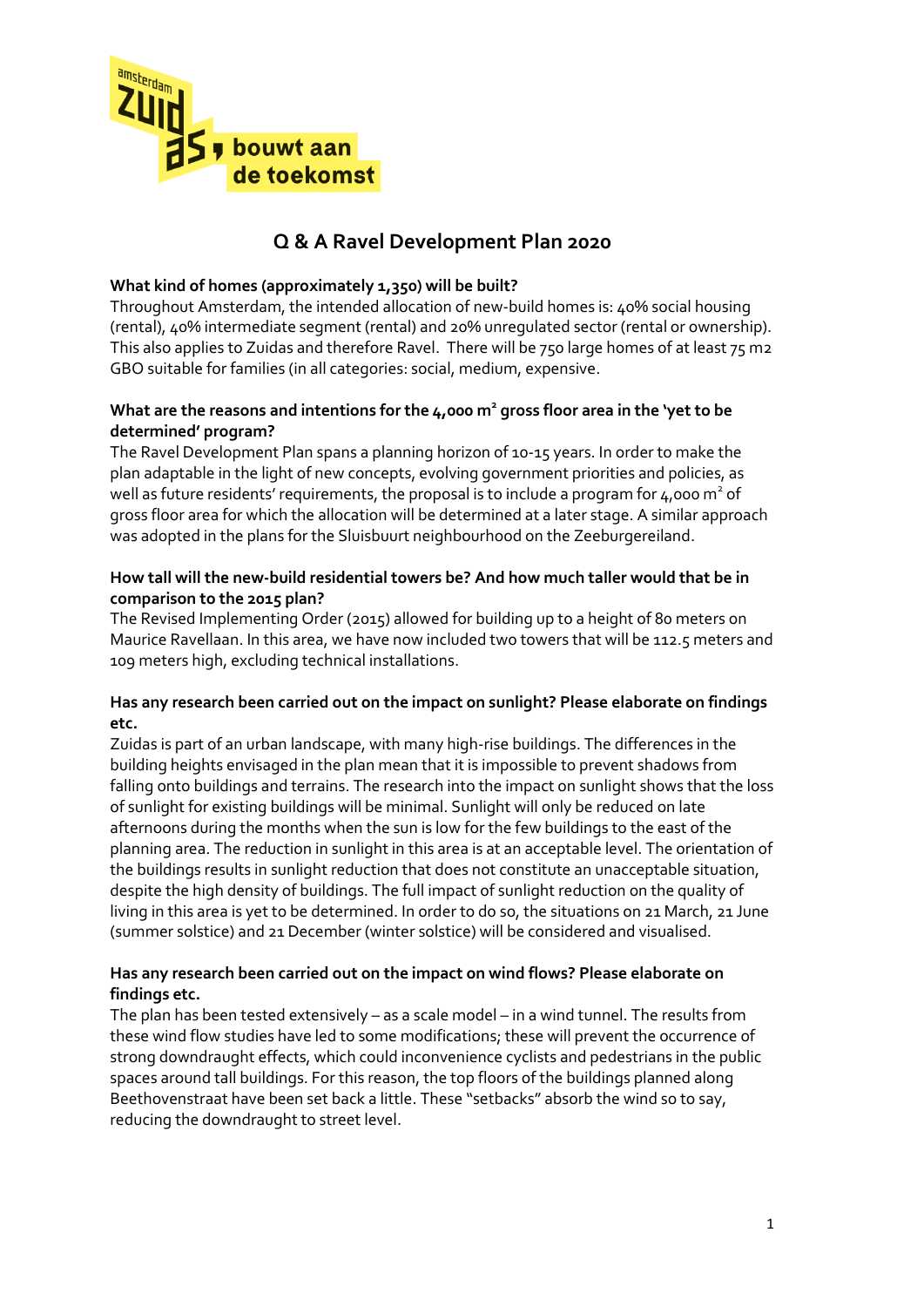

# **What is special about the public space in the development plan?**

- The public space will be designed to be green and car-free, ideal for children and adults alike. The neighbourhood won't be made up of streets with greenery, it will feel more like a park with pathways.
- Cars are not welcome in Ravel's public space. Two parking garages will be built on Maurice Ravellaan, offering a total of 500 parking spaces.
- The neighbourhood square is a pleasant place to relax and meet other people, for instance for a picnic, to play sports and games or for a birthday party. The decked paths along De Boelegracht also offer great opportunities to exercise, play games and socialise.
- Rainwater from the whole area collects in this square, where it sinks into the ground and flows into De Boelegracht.
- Water and greenery overlap. You can play to your heart's content, and it will be home to many small animals and insects.

# **Where are the cables and pipes going to be, if not in the central area?**

The buildings on the northern plots will be connected from Maurice Ravellaan (this street does not exist yet), and from the embankments of De Boelegracht for the southern plots.

### **Where will Maurice Ravellaan be located?**

Maurice Ravellaan will effectively be an extension of Gustav Mahlerlaan (on the opposite side of Beethovenstraat), from Beethovenstraat to Vivaldistraat. It will end at Vivaldistraat in between Barbara Strozzilaan and Domenico Scarlattilaan.

### **Am I eligible for a home in the social, intermediate or unregulated sectors?**

You should follow the regular procedures: register with Woningnet and check out the websites of rental and estate agents. It also helps to know which developers will be constructing the apartment blocks. They will be marketing the homes on their websites. These developers are not yet known.

### **Will there be new student housing, and a Bagels & Beans?**

There will be student housing, but Ravel Residence is a temporary facility and will not come back in its current form. Services, bars and restaurants are included in the plans, so there will be place for a Bagels & Beans or something similar.

### **Has there been an impact from the Corona crisis?**

It is impossible to know the full impact of the Corona crisis as of now. The city council remains focused on the preparation and elaboration of the plans, and the neighbourhood will be developed in phases. The first phase consists of establishing a permanent location for the Children's Campus and the realisation of two apartment blocks.

### **There is a spacious schoolyard at the Children's Campus right now; will this be retained in the new plans?**

The plan features outside space for the Children's Campus, in line with the prevailing norms for schools. Older children will also be able to go to the central square, which will be located very near the school.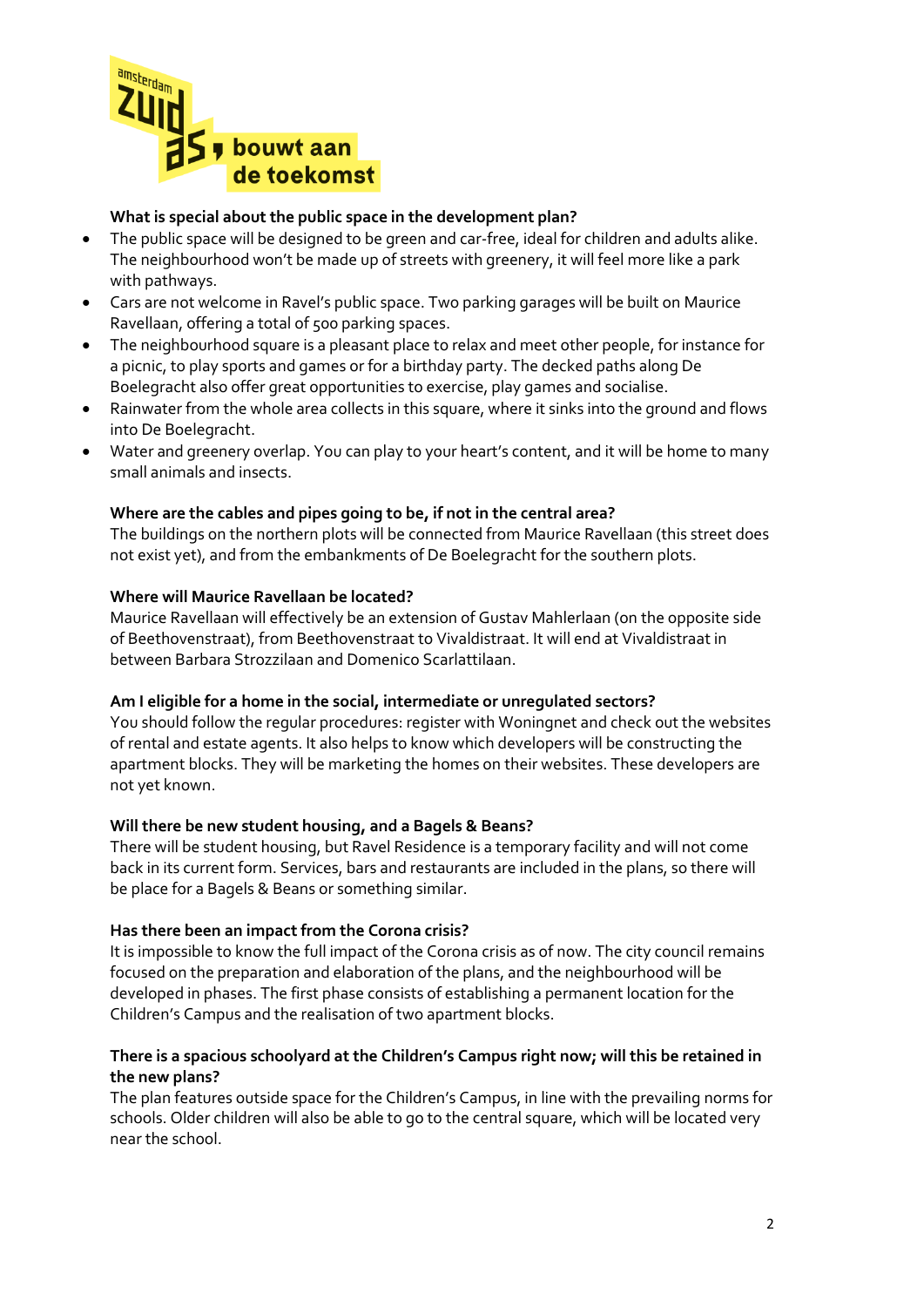

# **There is currently a great shortage of retail outlets in the area. Has sufficient space been reserved for this, including terraces on the sunny sides of the new buildings?** Space for facilities has been reserved, taking into account the already existing facilities at

nearby Gelderlandplein. A small supermarket would be a possibility for example. The facilities program will be detailed further during the elaboration phase of the plan, with the assistance of our colleagues in the retail committee.

# **Have you considered extending the line-of-sight along Rotterdamsepad across De Boelegracht, by locating the little bridge over the water right there? Rotterdamsepad already offers such a nice long sightline, and in this way, it would become an additional link between Buitenveldert and Zuidas. Now it looks as if it ends abruptly at the Children's Campus.**

Rotterdamsepad is certainly part of the network of paths in the new development plan. There will be a connection with the decked path. However, it is not possible to cross De Boelelaan at Rotterdamsepad because of concerns regarding the flow of traffic. Pedestrian crossings are (and will be) located at the intersections with Beethovenstraat and Vivaldistraat.

# **Parking and accessibility**

# **Which measures are you taking to stop residents and workers from parking their cars in Buitenveldert, as there will be so few parking spaces in Ravel?**

Long-term parking is restricted in the northern part of Buitenveldert. Visitors are only allowed to park for up to three hours. This makes it an unattractive location for residents and workers in Ravel. Experiences in the adjacent planning area – east of Beethovenstraat – confirm this: residents and workers from the central Zuidas area, who do not have access to a dedicated parking space, hardly ever park in Buitenveldert. However, people visiting offices (during the week) or football clubs (during the weekend) do tend to use the parking facilities in Buitenveldert more. The parking pressure in Buitenveldert is currently not intense enough to lead to unacceptable problems for its residents.

# **How many parking spaces will there be? In parking garages and along the street?**

- The development plan provides for the creation of two parking garages to the north of the planning area, offering about 500 spaces in total (approx. 250 each).
- There will be no parking spaces in the central part of the new residential area, but there will be a number of (un)loading bays on Ravellaan.

# **Can you park your car on Ravellaan? Will it be accessible from both Vivaldistraat and Beethovenstraat, or will it be a one-way street?**

Parking spaces will not be provided on Ravellaan, but the southern side will feature a services strip, for short-time parking only: loading and unloading (for couriers, suppliers, etc.), pick-up and drop-off (for AFC for example, and the Children's Campus), etc. Connecting Vivaldistraat with Beethovenstraat, Ravellaan will be open for traffic in both directions. For cars however, it will not be possible to turn onto Mahlerlaan from Ravellaan, or the other way around. This is to prevent Ravellaan becoming as busy as De Boelelaan. De Boelelaan will remain the main access route for the central Zuidas area. Ravellaan will also feature a two-way dedicated cycle path along its norther side.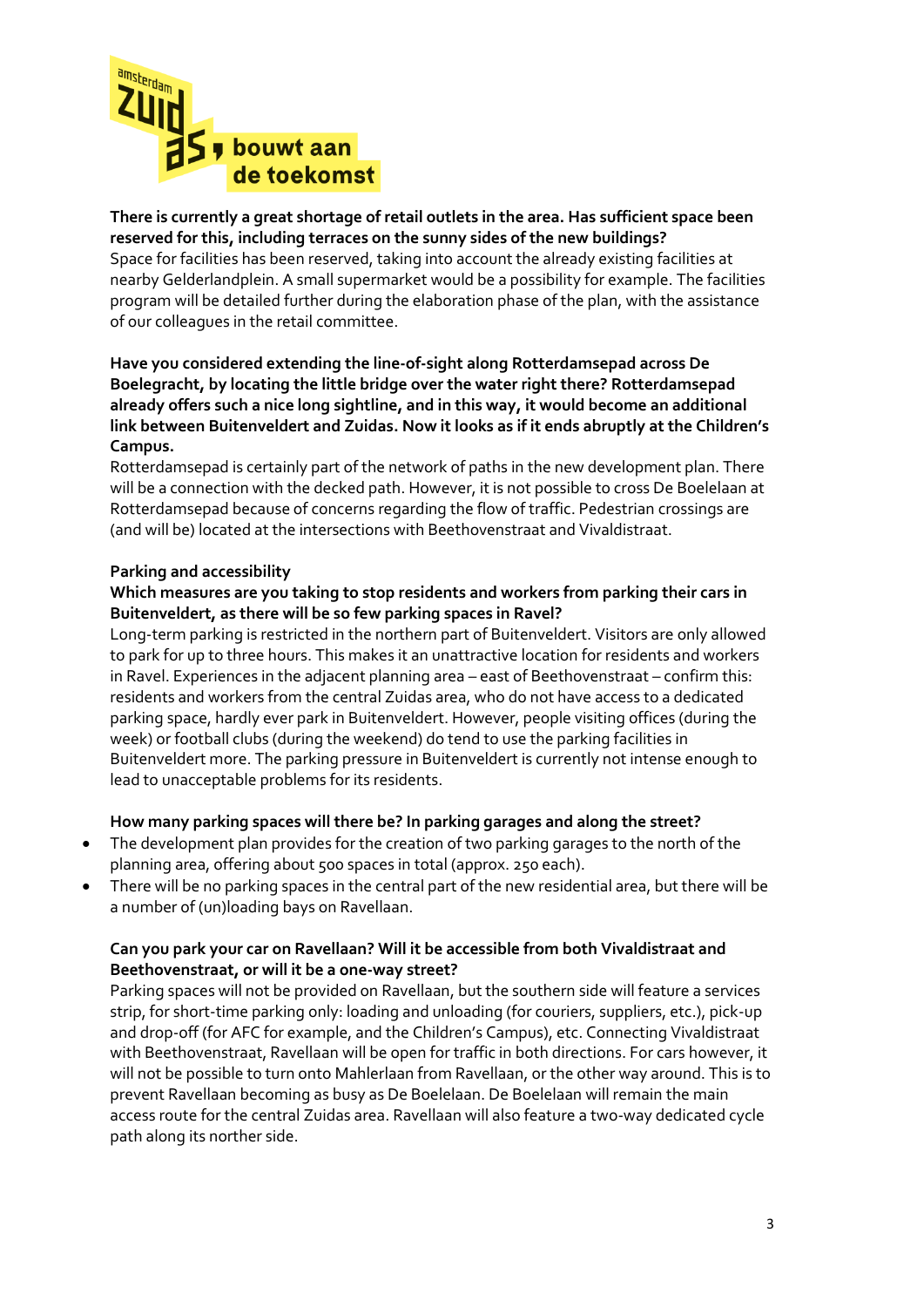

# **How can emergency services and removal vans etc. access a car-free neighbourhood?**

The paths in the central area will be designed to be wide and robust enough for lorries. Removal vans can therefore be admitted occasionally. We are thinking of retractable posts or similar access controls. We will be giving this further thought, together with some user representatives, soon. Agreements will be made with the emergency services regarding the means and routes of access, as this is necessary of course.

### **Planning.**

#### **What is the difference between a zoning plan and a development plan?**

The development plan is essentially the result of an urban planning process. An urban plan describes in some detail which features are required in which location. This covers residential buildings, offices and other facilities, but also public space. It also serves as the basis for calculations regarding the projected costs and benefits for the municipality. The main benefits for the municipality consist of leasehold revenues; the most significant cost items are related to laying underground cables and pipes, as well as furnishing the public space. The development plan offers good insights into these estimates. For the actual execution of the development plan, it needs to be translated into a zoning plan. The zoning plan describes (usually) in great detail what can be built where and which legal restrictions apply to the use of each space. A zoning plan can have major implications for the lives of residents and other stakeholders, and this is why a draft version is made available for inspection for a period of six weeks. Interested parties can then submit 'points of view' that contrast with the ambitions presented in the zoning plan. Applications for an environmental permit, which are mandatory for the construction of any new homes and offices, are assessed with reference to the provisions set out in the zoning plan.

### **Why are stakeholders not intensively involved in the definition of the development plan? Is this normal?**

The development plan is rooted in a policy document that was agreed and approved previously: The Ravel Revised Implementing Order (2015). Before the Revised Implementing Order was submitted to the city council, stakeholders were advised and consulted (through, for example, an information evening). The develop plan has been drawn up largely within the framework and principles of the Revised Implementing Order from 2015, only deviating from it on a few minor points. For this reason, it was decided not to go through another extensive stakeholder consultation process. Instead, our communication focuses on informing stakeholders about the detailed Development Plan and any aspects of it that represent deviations from the original plan from 2015.

### **Differences between Ravel Development Plan and Revised Implementing Order (Herzien UitvoeringsBesluit or HUB)**

- Compared to the Revised Implementing Order, the Development Plan provides for an additional 6,500 m<sup>2</sup> of public space;
- Additional of approx.  $5,700$  m<sup>2</sup> gross floor area, taking the total program covered by the Development Plan to more than 200,000  $m^2$ ;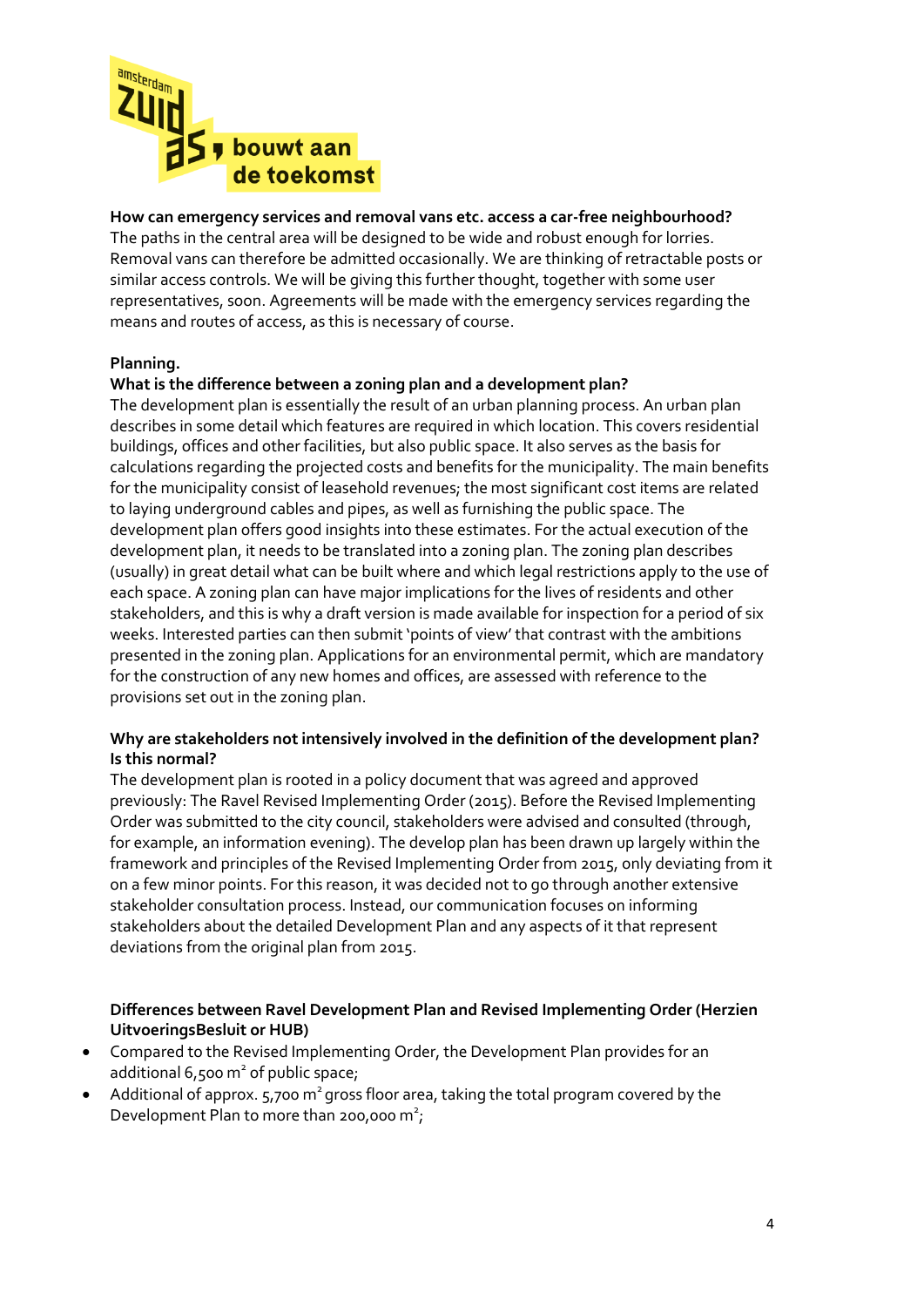

- The urban housing norm for new-build homes is applied, meaning that 40% of homes are developed for the social housing (rental) segment, 40% for the intermediate segment (rental) and 20% for the unregulated sector (rental or ownership);
- $\bullet$  Two thirds of the homes in the intermediate segment are suitable for families, offering 80 m<sup>2</sup> of living area on average;
- No hotels, in line with the Lodging Policy (2017);
- The inclusion in the program of  $4,000 \text{ m}^2$  of gross floor area for which the design will be determined at a later stage;
- Roughly 2,600 m<sup>2</sup> in additional office space, taking the total to about 58,000 m<sup>2</sup>;
- Confirmation of the inclusion of the all-in-one school Children's Campus Zuidas on plot B in the first development phase;
- Some buildings will be taller than originally foreseen.

### **Why do we need a new zoning plan?**

On a number of points, the Development Plan exceeds the boundaries stipulated in the original zoning plan. For the proposed developments in the Development Plan to become reality, a new legal planning framework is required. The investigation that was carried out to determine the best way to do this resulted in the proposal to draw up a new zoning plan for the Ravel Development Plan.

# **What is the purpose of a zoning plan? Who writes it and what are the milestones?**

The zoning plan enables any type of development. This means, for example, that the permits and licences required to construct the buildings can be issued. Zoning plans are issued by the city council of the City of Amsterdam. Before it is approved, the zoning plan is subjected to an approval procedure, allowing any interested party to submit a so-called 'point of view' in response to the draft plan. It is expected that the approval procedure for the Ravel draft zoning plan will start in September 2020. The final approval by the city council is then expected in 2021.

Planning:

- Draft zoning plan available for inspection in September 2020
- Process of any responses 'points of view' during the last quarter of 2020
- Approval of the zoning plan by the city council in the first half of 2021

### **When will construction of the apartment blocks start? What are the phases?**

The planned buildings will materialise in four phases. The sequence we have decided on is indicated in the picture below:



De fasering van het gebied, opgeknipt in vier fases